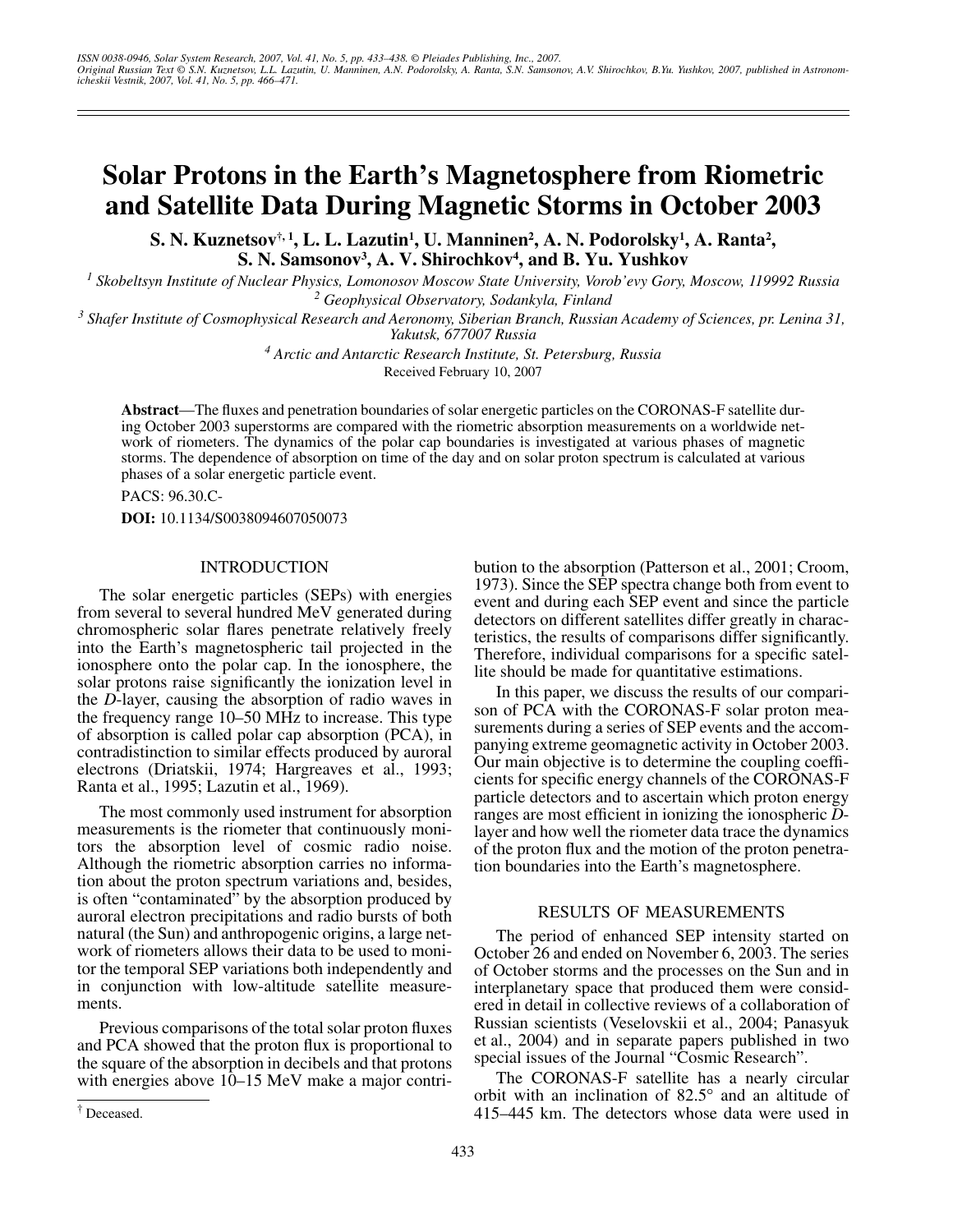8

*Ä*, dB

6 4 2

SOD

TIK

15

 $\overline{0}$ 

10

5

**Fig. 1.** Relative positions of the riometric stations from the Scandinavian chain (the uppercase letters of the station names are shown: Hornsund (H), Ivalo (I), Sodankyla (S), Rovaniemi (R), Oulu (O), and Juvaskyla (J)) and CORONAS-F trajectories (crosses) in magnetic coordinates on October 30, 2003.

80 100 120 140 Magnetic longitude, deg.

J O S R I

A

H

 $15:20 \text{ UT } \times \sqrt{07:30 \text{ UT}}$ 

this paper were described by Kuznetsov et al. (1995). Here, we used riometric data from the meridional chain in Scandinavia: Hornsund (the international code of the station is HOR, the corrected geomagnetic latitude is 73.8°), Ivalo (IVA, 65.0°), Sodankyla (SOD, 63.9°), Rovaniemi (ROV, 63.2°), Oulu (OUL, 61.5°), Juvaskyla (JYV, 58.8°), as well as the Tiksi station (TIK, 65.65°) of the Yakutsk meridian. Figure 1 shows the positions of the riometric stations from the Scandinavian chain and several CORONAS-F trajectories on October 30 in magnetic coordinates. Figure 2 shows a combined plot of riometric absorption at the Tiksi and Sodankyla stations. The absorption variations reflect both the actual temporal proton flux variation and the diurnal absorption wave with a maximum at daytime (noon in Sodankyla—at 10:30 UT and in Tiksi—at 03:40 UT).

Since the substorm activity was high in the period under consideration, to analyze the PCA variations, we must separate the contribution to the absorption made by auroral electron precipitations (auroral absorption— AA). There is no standard procedure for this separation. We used morphological differences between PCA and AA—the latter are short-lived and coincide with bay magnetic disturbances on the night side. On the morning and day sides, AA is more difficult to separate, since the absorption bays are smoother, last up to several hours, and are delayed in time relative to the substorm activations in the nighttime sector. Although an additional selection criterion, namely, the temporal solar proton variation measured on CORONAS-F, helps,



**Fig. 2.** Riometric absorption at Sodankyla (upper panel) and Tiksi (TIK) (lower panel).

there remains an uncertainty in identifying the source of the short-term variations at certain times, for example, during the main phase of the October 29 storm.

#### THE CORRELATION OF PCA WITH SOLAR PROTON FLUXES

Analysis of the physical processes that lead to the absorption of radio waves in the ionosphere (see, e.g., Driatskii (1974) predicts a linear relation between the square of the absorption and the proton flux  $J<sub>p</sub>$ :

$$
J_p = KA^2,\tag{1}
$$

where *A* is the absorption in dB at a frequency of 30 MHz and *ä* is a coefficient that depends on the operating riometer frequency, antenna parameters, proton spectrum, and ionospheric state.

Figure 3 compares the riometric absorption and the proton flux in the polar cap for the daytime and nighttime absorptions derived from our data. The accuracy of measuring PCA in a range up to 1 dB is determined by the accuracy of measuring the diurnal variation in undisturbed radio noise level and can be less than 0.1 dB. However, the noise level increased in the last decades and the difficulty of taking into account the contribution to the absorption from electron precipitations lead to a more significant scatter of points. Given the accuracy and possible errors in calculating the absorption, note a close agreement of the measurements of two chains between themselves and with the satellite proton flux measurements. The dotted lines in the plots are described by Eq.  $(1)$ , where the coefficients *K* for the daytime and nighttime absorptions are, respectively, 400 and 2000 for proton energies 1–5 MeV and 10 and 100 for the energy range 14–26 MeV.

Since most of the authors assume that protons with energies above 10–15 MeV make a major contribution

80

 $\times$ 

90

Magnetic latitude, deg.

70

60

50

40

60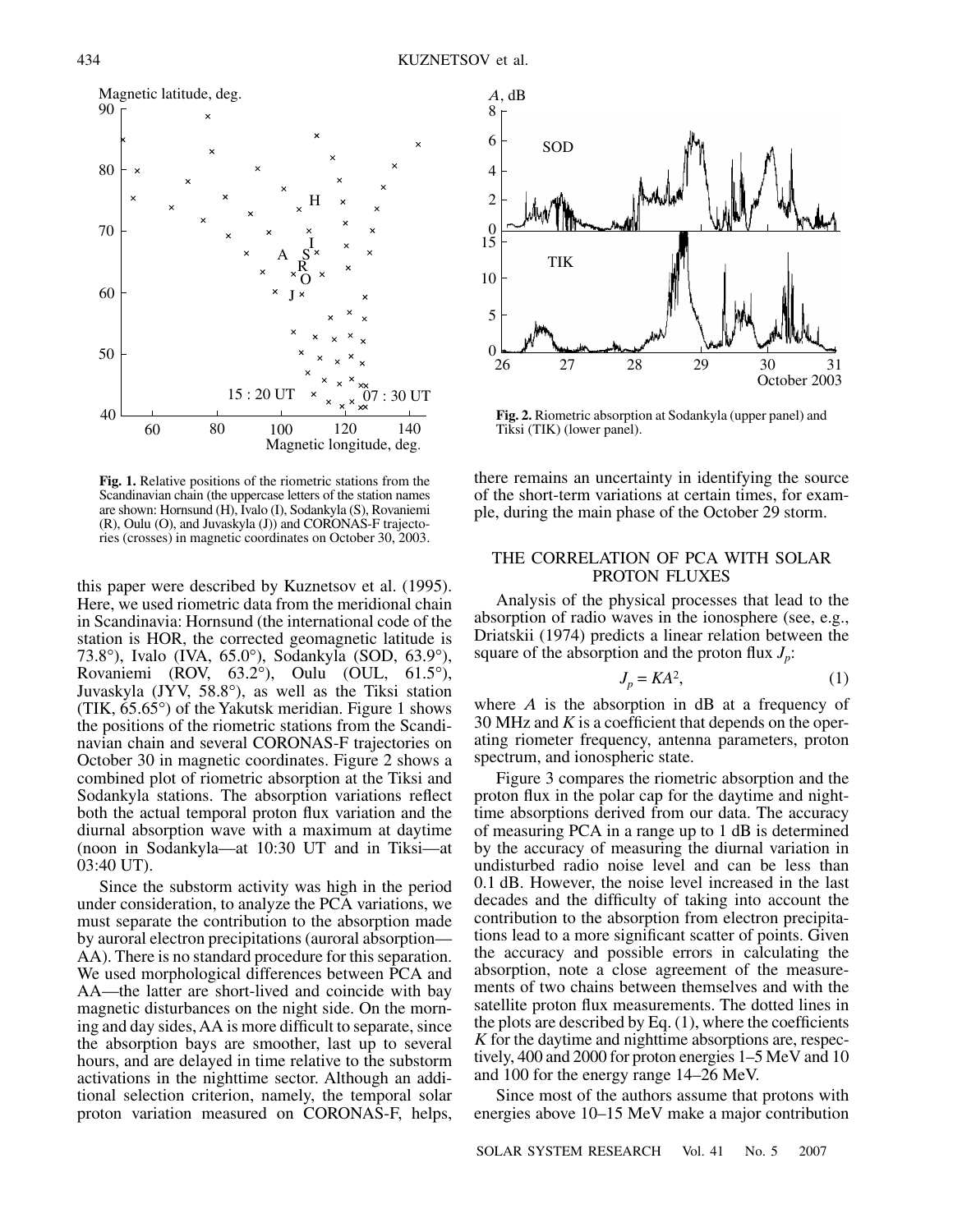

**Fig. 3.** Relationship between riometric polar cap absorption and proton flux measured in two CORONAS-F detector channels for the daytime sector. The crosses and diamonds pertain to the measurements in the Scandinavian and Yakutsk sectors, respectively. The data for the (a) daytime and (b) nighttime sectors.

to the absorption, a good correlation between PCA and 1–5-MeV proton fluxes is somewhat unexpected. This result is not a simple consequence of the synchronous proton flux variations as a whole. We have an opportunity to verify that protons with these energies actually contribute to the absorption. For example, Fig. 4 shows that the increase in absorption in the time interval 08– 12 UT on October 30 is related to the rise in proton flux precisely in the energy range 1–5 MeV, since there is no flux rise in the remaining channels. A similar situation was observed at 02–07 UT on October 29. The pattern of proton flux variations again diverges: the flux of energetic protons decreases, while the flux of lowenergy protons increases. According to the riometer data, the absorption in these time intervals also increases, which proves a significant contribution from protons with energies 1–5 MeV to the absorption.

Note that for the nighttime PCA, the numerical dependence on solar proton flux has been obtained for the first time owing to an extremely high intensity of the SEP event being analyzed. In previous papers, we find only a report on an approximately fivefold decrease in absorption in the nighttime sector compared to the daytime one (Driatskii, 1974). The above dependences show that this ratio is, on average, 3.7 at equal proton fluxes with energies 14–26 MeV and 2.3 at equal proton fluxes with energies 1–5 MeV. The difference in ratio is

SOLAR SYSTEM RESEARCH Vol. 41 No. 5 2007

probably related to a change in the shape of the proton energy spectrum.

We can reconstruct the pattern of temporal proton flux variations from riometric data only in separate day-



**Fig. 4.** Synchronous absorption and proton flux variations on October 30, 2003. The indices near the curves correspond to the international code of the stations.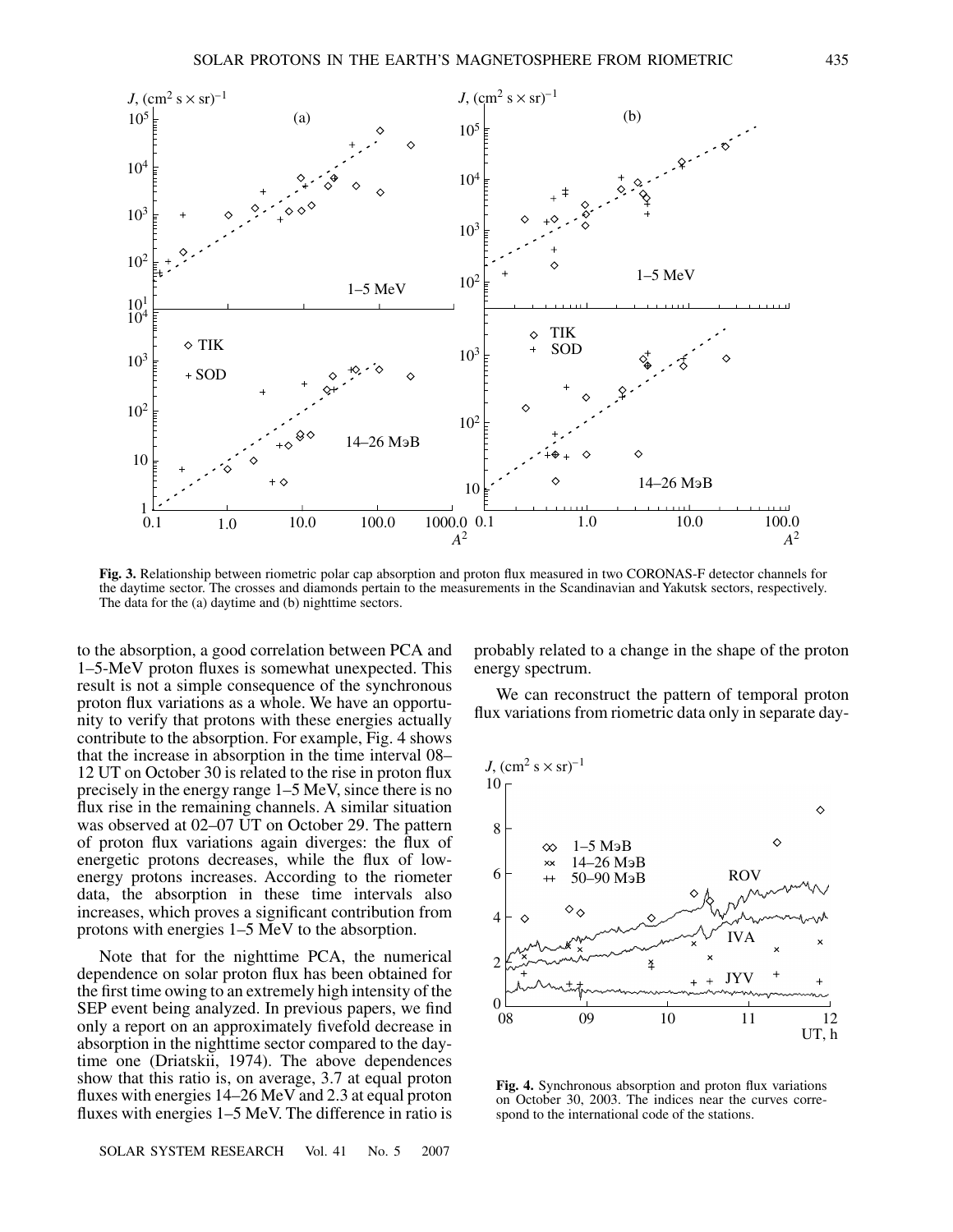

**Fig. 5.** Comparison of the 1–5-MeV proton flux (solid lines) measured from the riometric absorption at Abisko, Juvaskyla, and Oulu with the CORONAS-F proton flux measurements during the SEP flux increase on October 28, 2003.

time and nighttime intervals; the absorption in transitional intervals depends on the Sun's elevation and on other factors that are difficult to take into account. We also has to discard the intervals of strong auroral activity, which at this time were numerous and intense.

Figure 5 compares the measured and calculated (from the riometric absorption) temporal proton flux variations at the onset of a rise in SEP flux on October 28. For the high-latitude Abisko riometer (ABI, 65.3°), there is good agreement between the calculated proton flux and the in situ measurements. The reduced calculated flux for the other two riometers suggests that the latter are located at the proton penetration boundary, where the flux is attenuated significantly.

# ABSORPTION AT THE POLAR CAP BOUNDARY

The penetration of solar protons into the Earth's magnetosphere and, accordingly, into the polar cap and the auroral zone is regulated by the level of magnetic activity. The penetration boundaries undergo significant displacements toward the equator at the main phase of a magnetic storm (there were 3 such intervals in the period under discussion) and away from the equator at the recovery phase synchronously with the



**Fig. 6.** Dynamics of the SEP penetration boundaries during 11 days of extreme magnetic storms in October–November 2003 from CORONAS-F measurements. Different symbols denote the boundaries determined from the evening and morning passages through the northern (N) and southern (S) polar caps.

*Dst* variation (Darchieva et al., 1990; Ivanova et al., 1985; Kuznetsov et al., 2007). Figure 6 shows the displacement of the 2–4-MeV proton penetration boundaries during October 2003 magnetic storms from CORONAS-F measurements.

Comparing the patterns of proton flux decrease at the SEP penetration boundary from in situ measurements and riometric data is of considerable interest. In Fig. 7, the proton flux with energies 14–26 MeV is plotted against the magnetic latitude for two CORONAS-F passages through the northern and southern caps in the intervals 13:20–13:40 and 14:06–14:30 UT on October 28, respectively. We see that the daytime boundary is displaced poleward compared to the nighttime one, which is similar to the displacement of the auroral oval. In addition, there is an asymmetry in the location of the southern and northern polar cap boundaries—the protons on the northern cap penetrate deeper than those on the southern one in the evening and vice versa in the morning.

The Scandinavian chain of riometers is located at this time on the sunlit side of the Earth where the absorption is strong, which allows comparison with in situ measurements to be made. In Fig. 7, the letters corresponding to the station name are arranged relative to the horizontal axis at the magnetic latitude of the station and along the vertical axis in accordance with the 14– 26-MeV proton flux calculated from Eq. (1). We see good agreement of the latitudinal variation in SEP penetration boundary with the profile reconstructed from the data of the riometer chain in the daytime sector.

The Yakutsk chain was located at this time on the night side; as we see from the plot, the Tiksi station is clearly located in the zone of free proton penetration. However, the maximum absorption in Tiksi was no more than 0.5 dB, which gives an estimated flux that is almost an order of magnitude lower than the flux measured by the satellite in both the Southern and Northern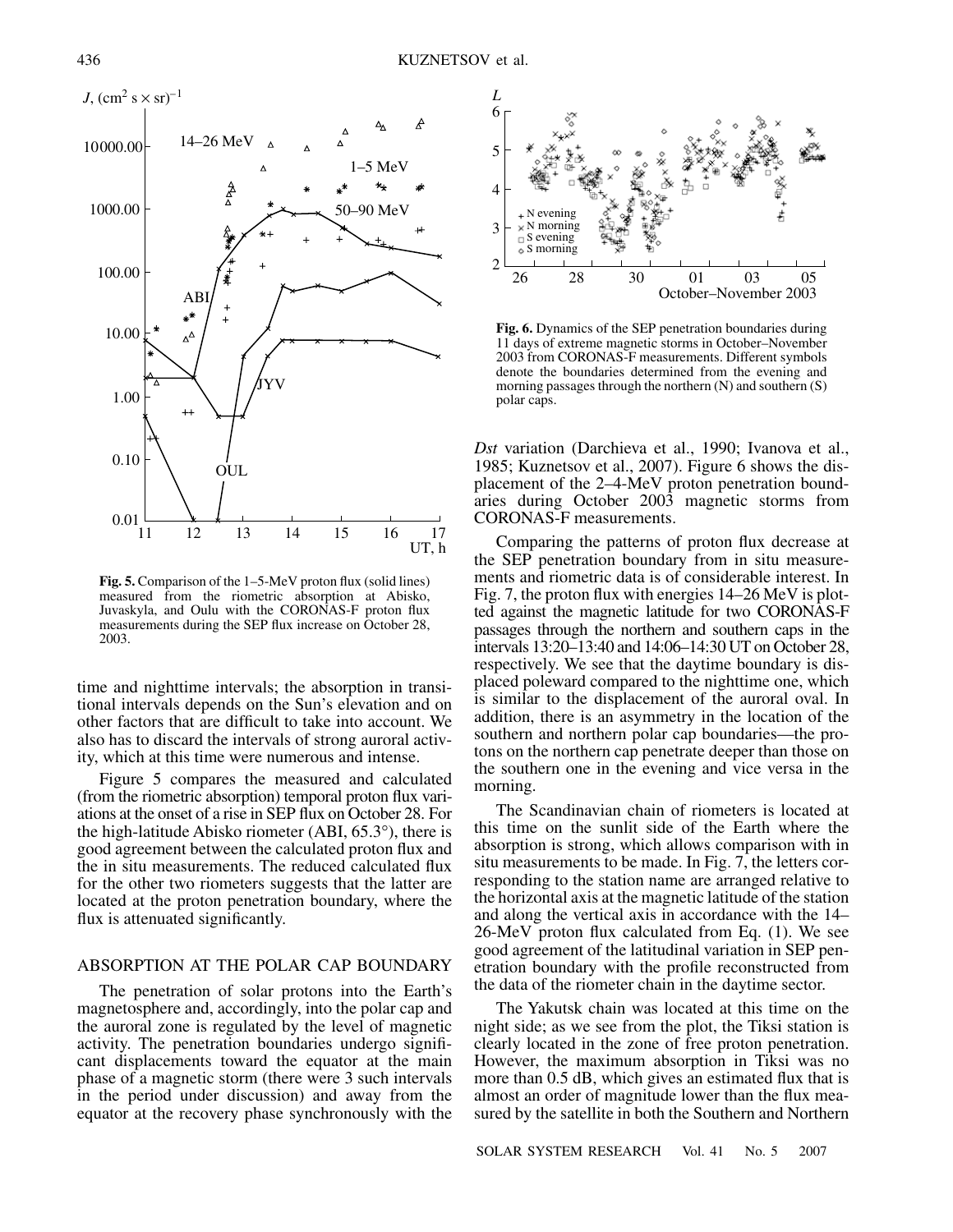

**Fig. 7.** Latitudinal variation of the solar proton penetration boundary and cosmic noise absorption at 14 UT on October 29, 2003. The solid lines denote the evening–night passages (diamonds—north, crosses—south); the individual symbols denote the morning–day passages (asterisks—north, crosses—south). The letters denote the proton flux calculated from the riometric absorption. T—Tiksi; the remaining symbols are the same as those in Fig. 1. The positions of the symbols along the horizontal axis correspond to the magnetic latitude of the station.

Hemispheres (letter T). There was probably a polar cap asymmetry at this time, which is unseen during the passage of one satellite. The absorption in Tiksi increased to a normal value comparable to the particle flux measured in the cap 40 min later.

A similar plot for the passages on October 30 near 12 UT is shown in Fig. 8. Here, the magnetic activity was moderate; this was a break between two storms. There is no difference in the locations of the daytime boundaries of the Southern and Northern Hemispheres and, although the displacement of the nighttime boundaries decreased approximately to 2°, it was retained with the same sign. The riometric measurements are in good agreement with the in situ proton measurements. The relative positions of the Scandinavian chain of riometers and the satellite trajectory were favorable for comparison, as we see from Fig. 1.

It should be noted that here we do not set the objective of investigating the locations of the penetration boundaries in different longitude sectors. The *L*-*B* coor-



**Fig. 8.** Same as Fig. 7 for 12 UT on October 30, 2003.

dinates or the corresponding invariant latitude should be used for a proper comparison. Using the geomagnetic coordinates was dictated by the objective of comparing the in situ measurements with the riometric absorption.

#### **CONCLUSIONS**

The period of intense SEP events during strong magnetic storms in late October–early November 2003 provides a good opportunity for analyzing the relationship between riometric polar cap absorption and in situ solar proton measurements. Our analysis confirmed previously found trends and revealed new ones.

(1) PCA at daytime (the sunlit ionosphere) is related to the proton flux quadratically. We derived the coefficients of the relation between absorption and protons fluxes measured on CORONAS-F.

(2) We showed that not only protons with energies above 10–15 MeV, but also protons with energies 1−5 MeV make a significant contribution to the absorption. In two cases where the temporal variation in this channel diverged from that in higher-energy channels, the riometric absorption accompanied the change in the low-energy channel.